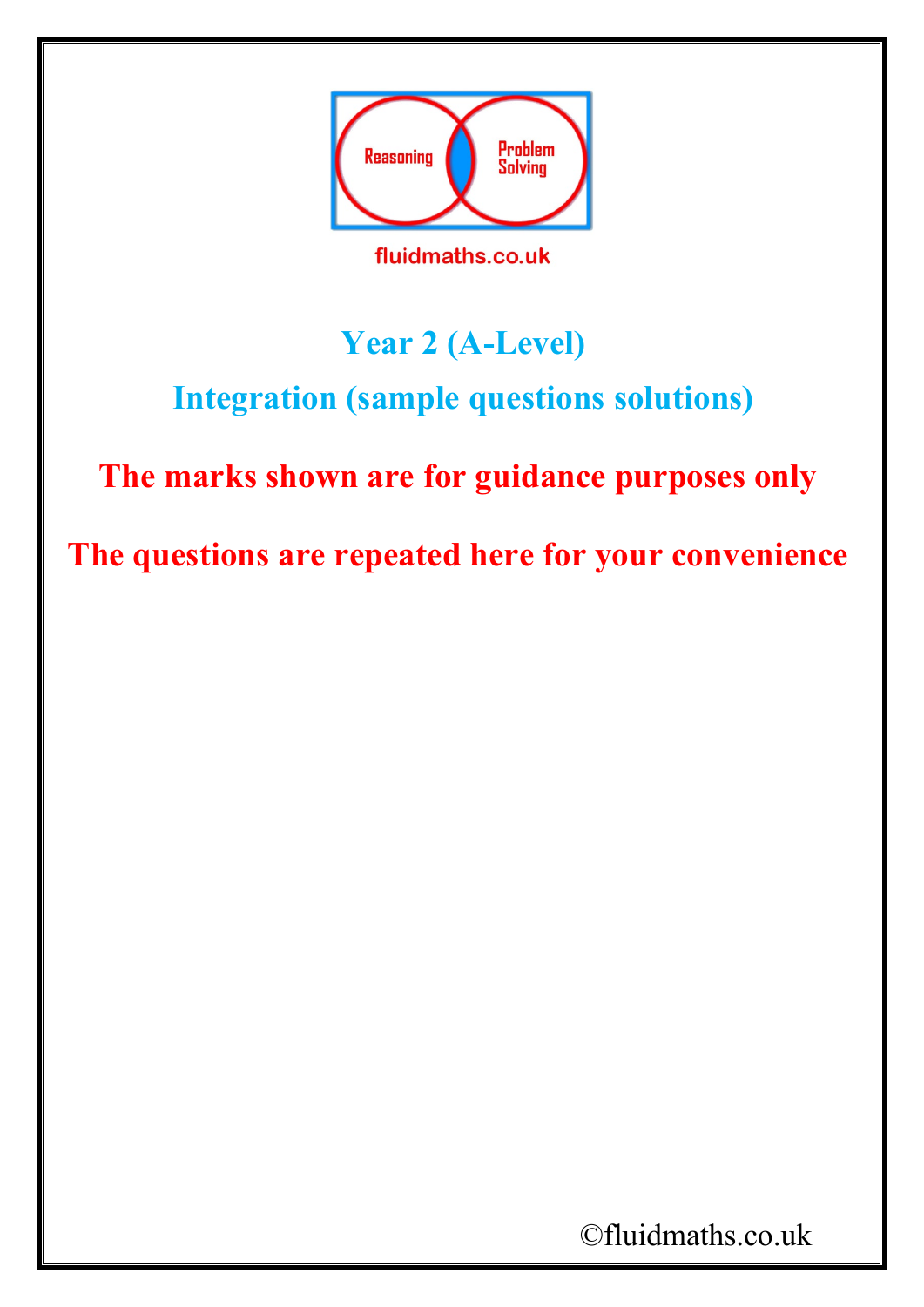$$
\begin{vmatrix}\n1 & \text{Given that} \\
\text{Calculate the possible values of } k \\
\text{Calculate the possible values of } k \\
\frac{\text{Solution}}{\int_{k}^{3k} 3x dx = 48 \\
\left[\frac{3}{2}x^{2}\right]_{k}^{3k} = 48\n\end{vmatrix}
$$
\n[2 Marks]\n
$$
\begin{bmatrix}\n3 & (3k)^{2} \\
2 & (3k)^{2}\n\end{bmatrix} - \left[\frac{3}{2}(k)^{2}\right] = 48\n\begin{bmatrix}\n2 \text{ Marks} \\
27 & k^{2} - \frac{3}{2}k^{2} = 48 \\
12k^{2} = 48 \\
k^{2} = 4\n\end{bmatrix}
$$
\n[1Mark]\n
$$
12k^{2} = 48
$$
\n[1Mark]\n
$$
k = \pm 2
$$
\n[1Mark]\n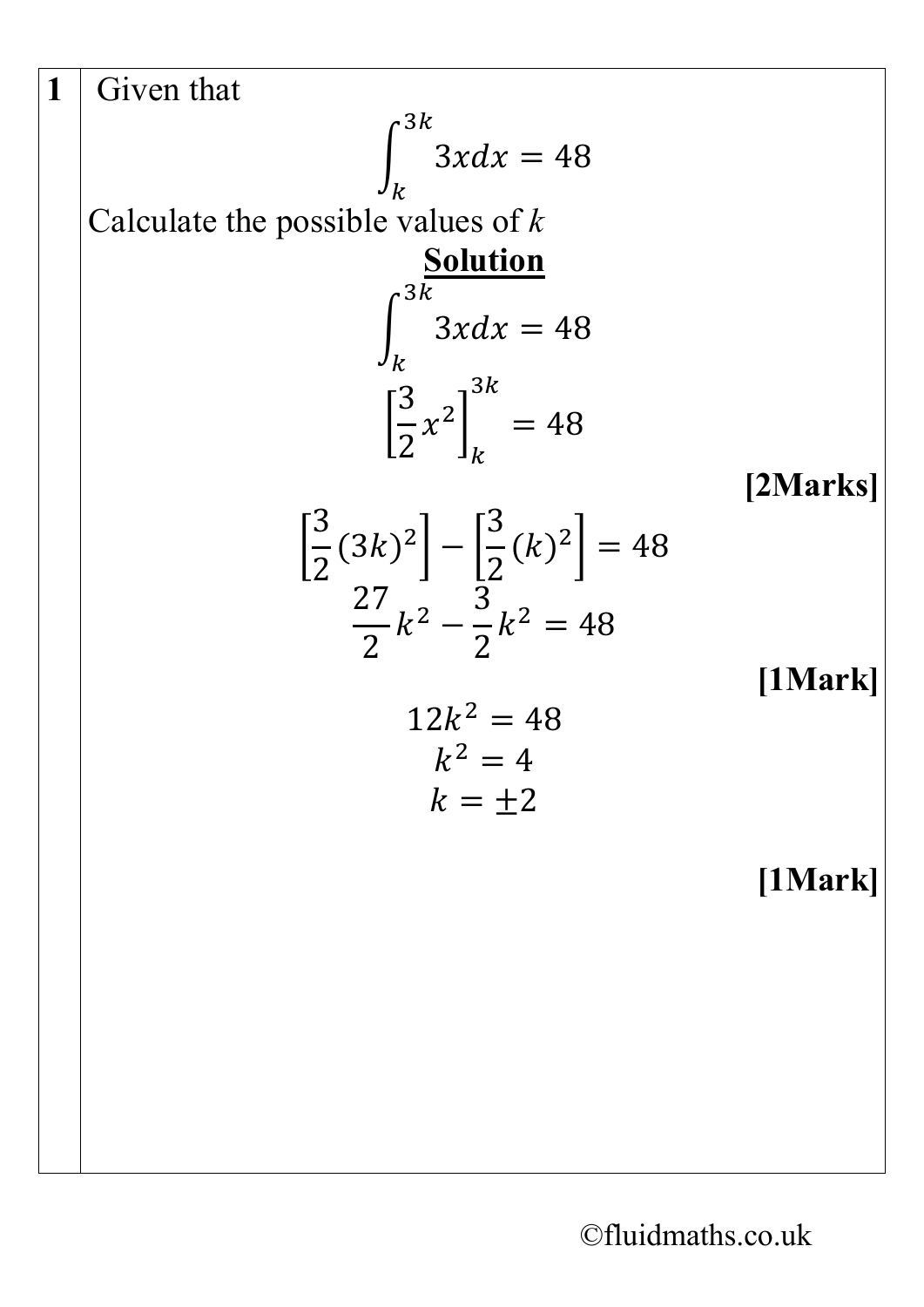2 A function is defined on a set of real numbers as  
\n
$$
f(x) = 10x^2 - kx
$$
  
\nGiven that  
\n
$$
\int_{1}^{3} f(x)dx = \frac{116}{3}
$$
\na) Find the value of k  
\nb) Hence evaluate  $f(-6)$   
\nSolution  
\na)  
\n
$$
\int_{1}^{3} (10x^2 - kx)dx = \frac{116}{3}
$$
\n[2marks]  
\n
$$
\left[\frac{10x^3}{3} - \frac{kx^2}{2}\right]_{1}^{3} = \frac{116}{3}
$$
\n[2marks]  
\n
$$
\left[\frac{10(3)^3}{3} - \frac{k(3)^2}{2}\right] - \left[\frac{10}{3} - \frac{k}{2}\right] = \frac{116}{3}
$$
\n[1mark]  
\n90 -  $\frac{9k}{2} - \frac{10}{3} + \frac{k}{2} = \frac{116}{3}$   
\n $\frac{-9k + k}{2} = \frac{116}{3} + \frac{10}{3} - 90$   
\n $\frac{-8k}{2} = -48$   
\n $-4k = -48$   
\n $k = 12$   
\nHence,  $f(x) = 10x^2 - 12x$   
\nb)  $f(-6) = 10x^2 - 12x$   
\n $= 10(-6)^2 - 12(-6)$   
\n $= 432$  [1mark]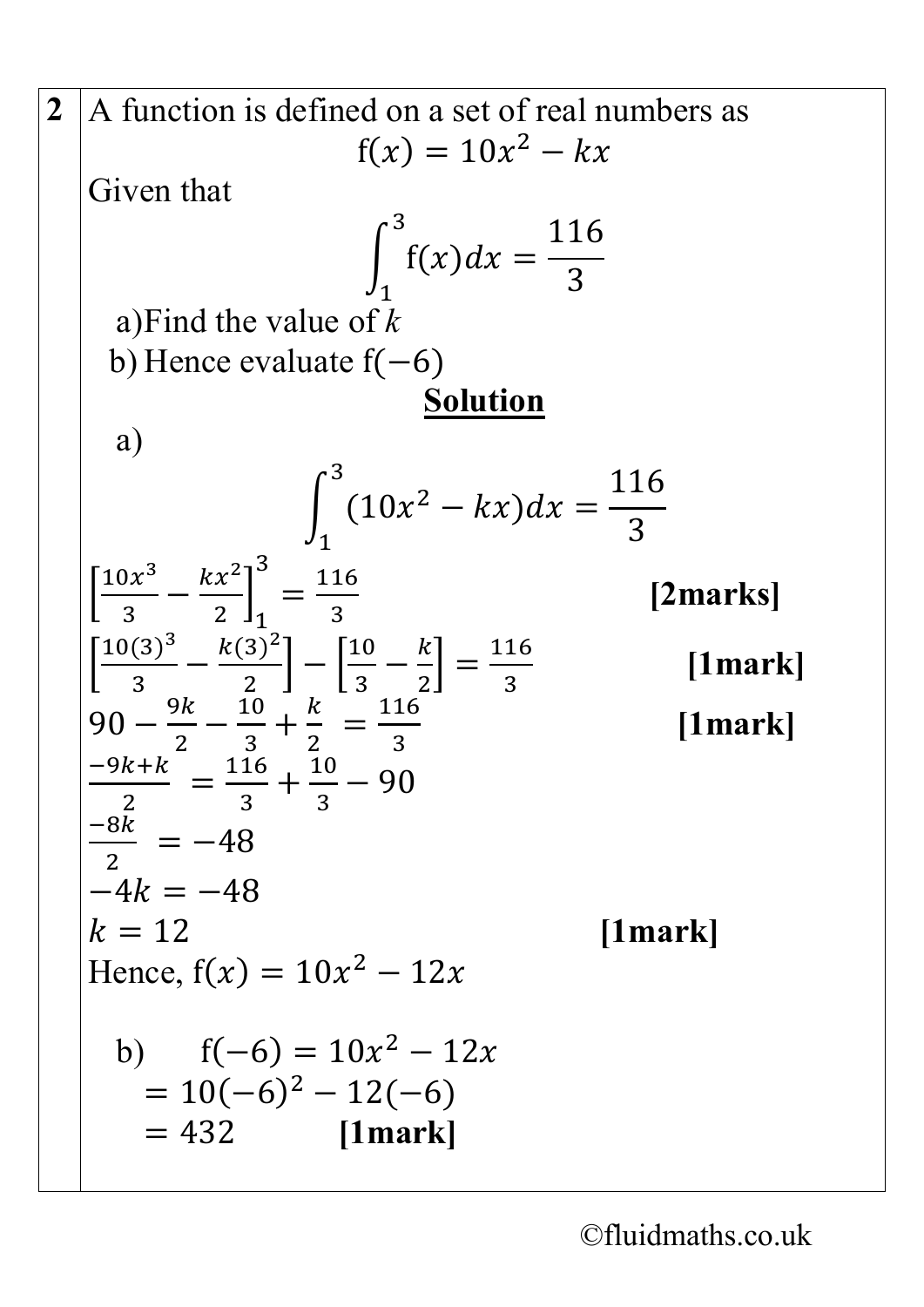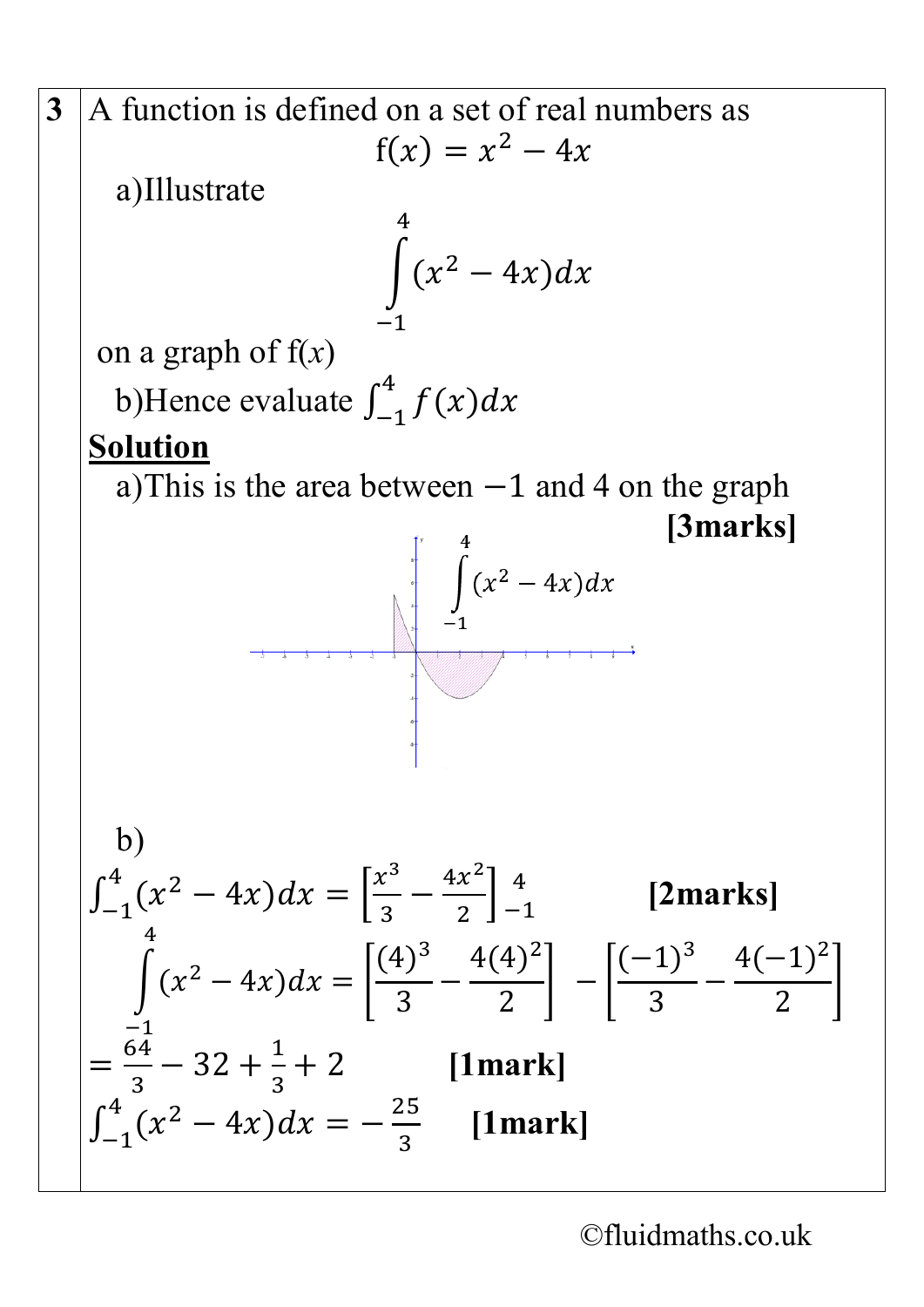**4** The functions  $y = x^3 - 2x^2 - x + 2$  and  $y = x^2 - 1$ intersect at points A, B and  $(-1, 0)$ a)Find the coordinates of A and B b)Show that the area between A and B is a whole number **Solution** a)Set the two equations equal and solve to find *x*  $x^3 - 2x^2 - x + 2 = x^2 - 1$  $x^3 - 3x^2 - x + 3 = 0$  $x^2(x-3) - 1(x-3) = 0$  $(x-3)(x^2-1)=0$ Therefore,  $x = 3, \pm 1$  **[2marks]** When  $x = 3$  $v = (3)^2 - 1 = 8$ Therefore,  $A = (3, 8)$  [1mark] When  $x = 1$  $y = (1)^2 - 1 = 0$ Therefore,  $B = (1, 0)$  [1mark]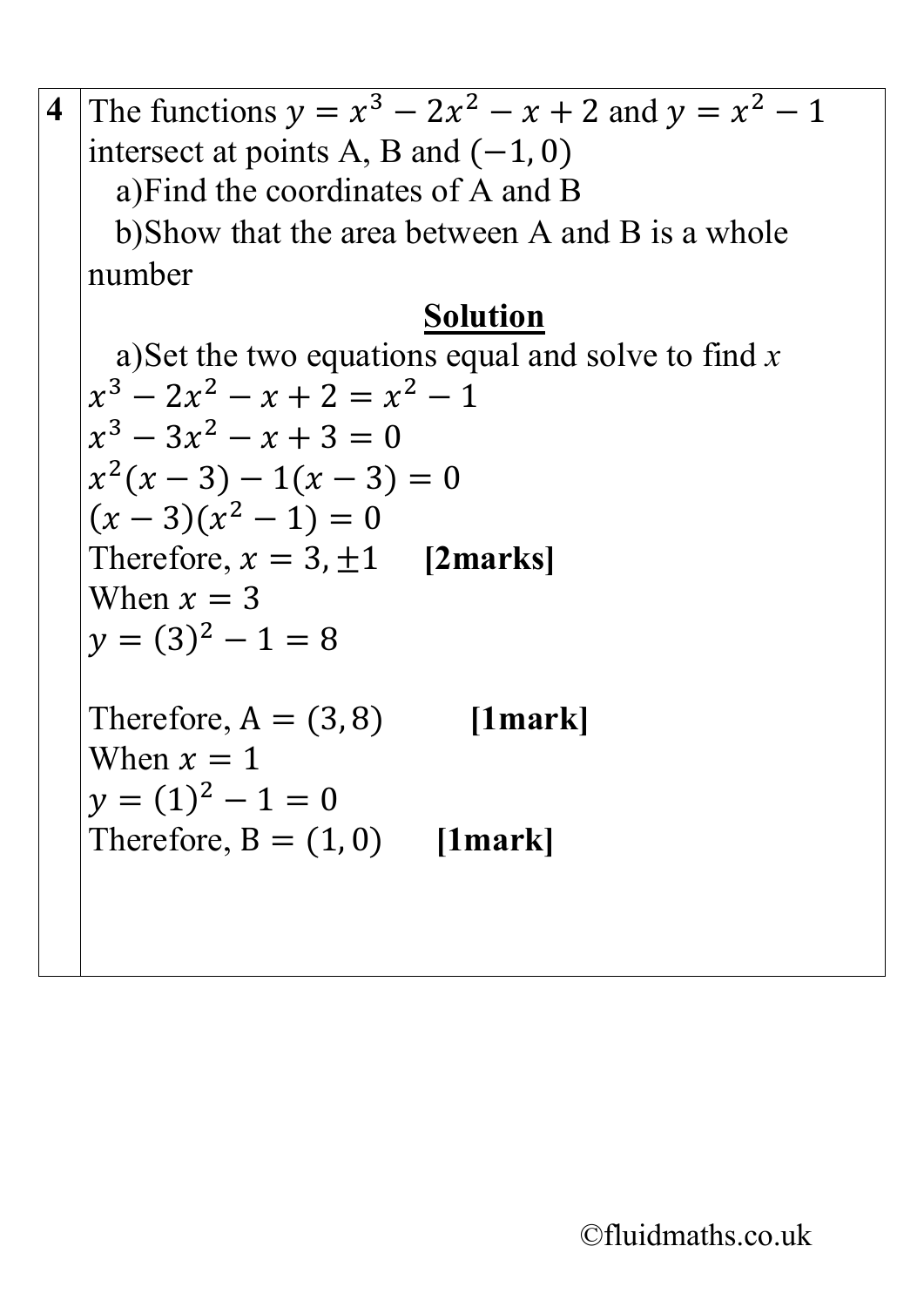